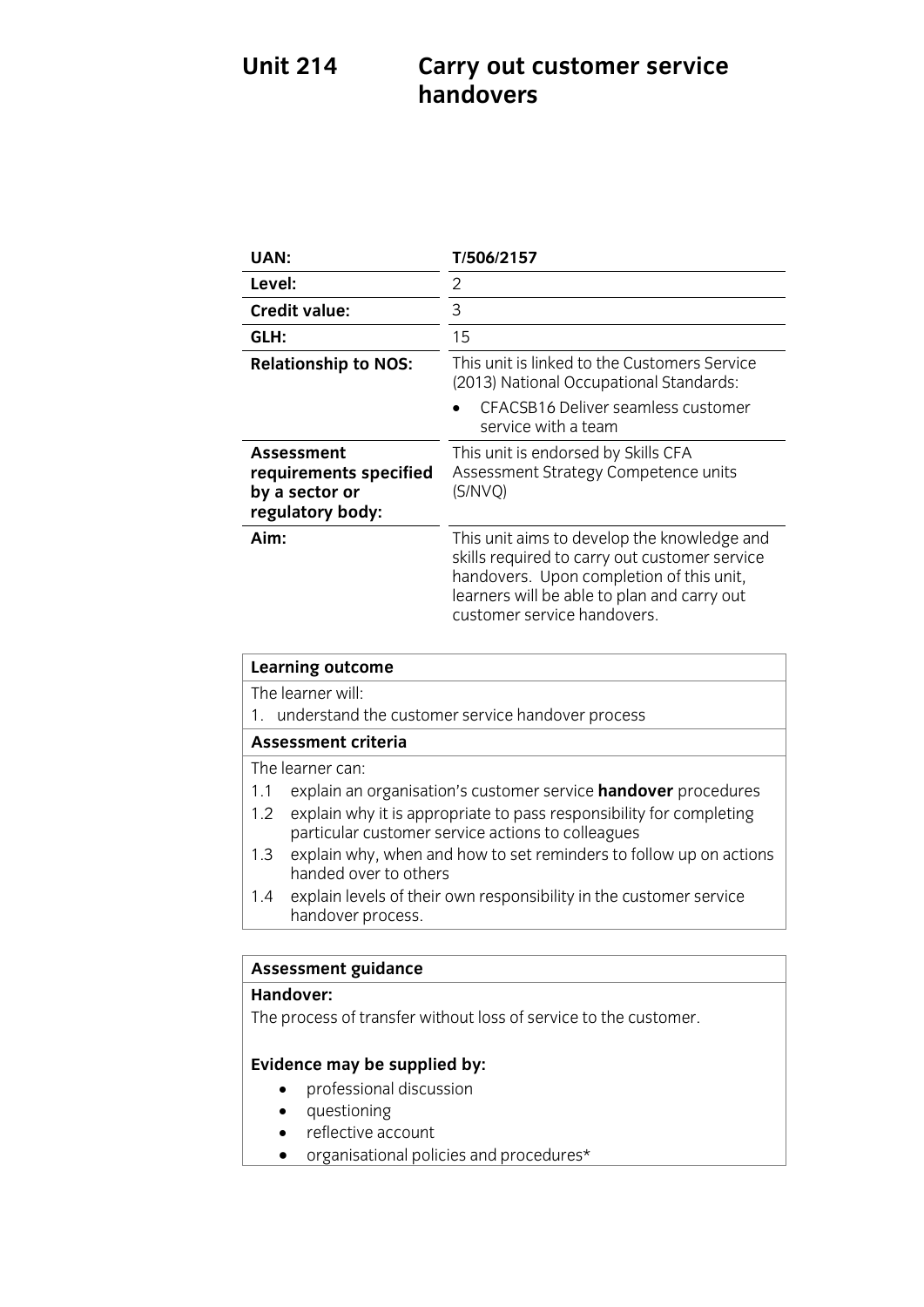## **Learning outcome**<br>The learner will:

2. be able to plan customer service handovers

### Assessment criteria

The learner can:

- 2.1 identify the steps in the customer service delivery process that rely on exchanges of information among team members
- $2.2$ agree with colleagues when to pass customer service issues from one person to another
- one person to another 2.3 agree **methods of information exchange**.

## **Assessment guidance**

- **Methods of informal (in writing) written messages, emails, report**<br> **A** informal (verbal) telephone face to face, text
	- informal (verbal) telephone, face to face, text

- **Evidence may** be supplied by:<br> **•** observation
	- witness testimony
	- customer records\*
	- professional discussion
	- questioning
	- reflective account
	- service offer\*
	- documentation\*
	- legislative requirements and organisational policies and procedures\*

## **Learning outcome**<br>The learner will:

3. be able to carry out customer service handovers

### Assessment criteria

The learner can:

- 3.1 explain to customers to whom and why a handover is being made
- 3.1 Explain to customers to mean and my a handover is being made 3.2 exchange information with colleagues in line with **organisational procedures**<br>3.3 check that actions required by others following handovers have
- been completed
- 3.4 identify further actions when the activities required by others have not been completed
- not been completed 3.5 share feedback with colleagues to make improvements to handover <u>processes</u>.